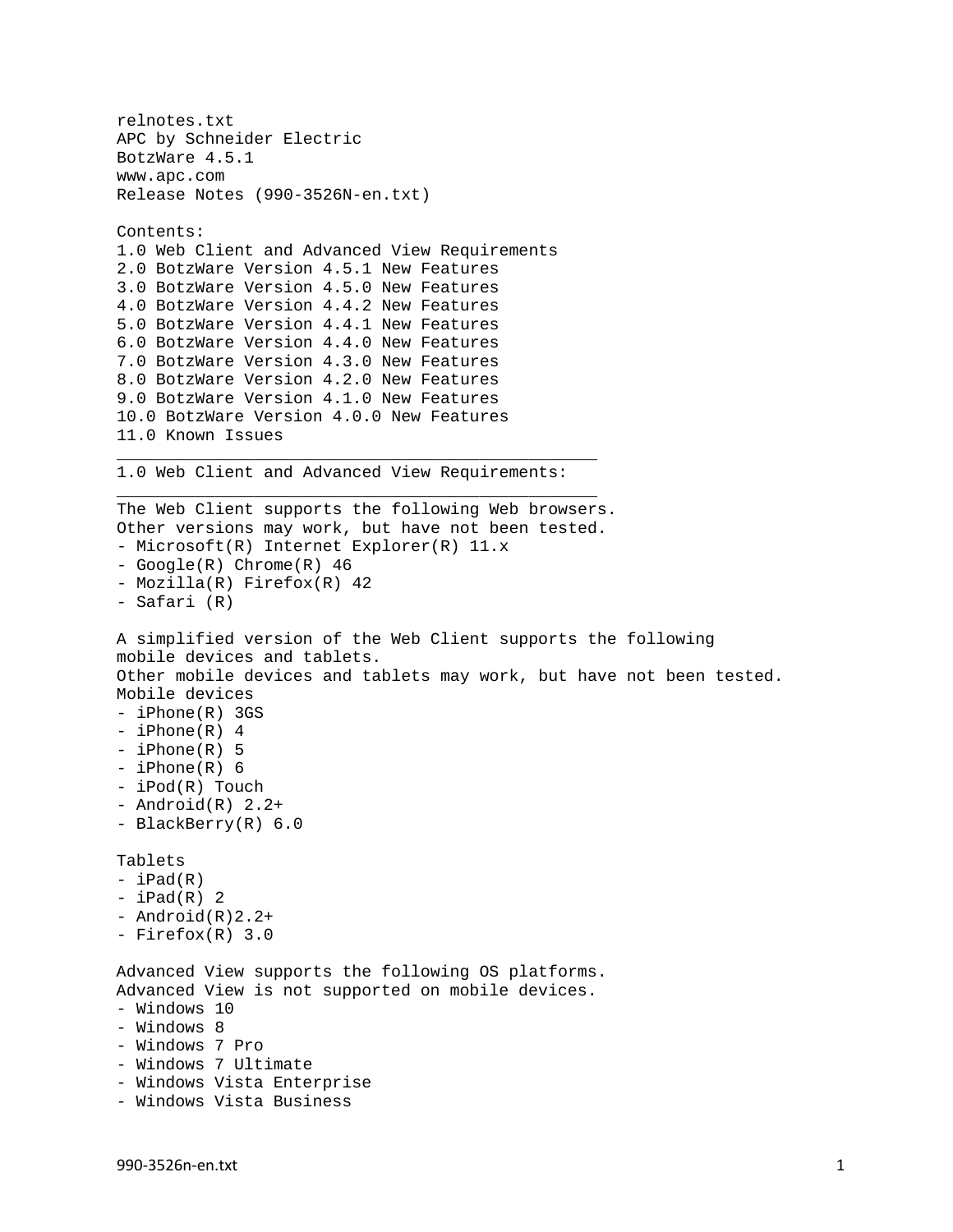- Red Hat Enterprise Linux (version 4 or 5) - Fedora Linux (version 11 or 12)

\_\_\_\_\_\_\_\_\_\_\_\_\_\_\_\_\_\_\_\_\_\_\_\_\_\_\_\_\_\_\_\_\_\_\_\_\_\_\_\_\_\_\_\_\_\_\_\_

\_\_\_\_\_\_\_\_\_\_\_\_\_\_\_\_\_\_\_\_\_\_\_\_\_\_\_\_\_\_\_\_\_\_\_\_\_\_\_\_\_\_\_\_\_\_\_\_\_

2.0 BotzWare Version 4.5.1 Features:

1. Self signed certificates generated by the NetBotz appliance now use SHA-256 rather than SHA-1. After you update a previous NetBotz release to v4.5.1, do one of the following to replace the SHA-1 certificate with a new SHA-256 certificate: -Log in from the console, or enable telnet. From the command line, run: (cd /opt/netbotz/bin; source ssl-cert-functions; update\_nbSelfSignedCert;) -In the Network Interfaces task of the Advanced View, change the hostname of the appliance, and change it back if necessary. 2. The following are enhancements to the Wireless Sensor Setup: -When Auto Join is running, the wireless device list is now disabled. Once Auto Join ends, the device list reloads including any device that was added. The Wireless Sensor Setup dialog no longer needs to be closed to repopulate the wireless device list. -Auto Join status is now displayed in the Wireless Sensor Setup dialog. -When there is a wireless device firmware update available, the progress of the file transfer from the appliance to the wireless devices is now displayed in the Wireless Sensor Setup dialog. -Additional fields in the Wireless Sensor setup dialog clarify whether devices require a firmware update. 3. Random incorrect values are no longer displayed for numeric sensors. 4. The firmware update utility TFTPD32.EXE was removed from the NetBotz v4.5.1 release because some antivirus programs report it as a vulnerability. This file itself is not a virus. You can use any tftp server, or to go to http://tftpd32.jounin.net/tftpd32\_download.html site to download this utility.

5. The Register Now button points to the correct web site, dcimassets.schneider-electric.com.

6. Activity from the APC Rack Access Pod no longer causes the NetBotz appliance to reboot.

7. The Advanced View help content is now displayed in Google Chrome, Internet Explorer 11, Firefox, and Safari. Context sensitive help is no longer available. You can search the help content installed with the application for a specific topic, or go to dcimsupport.apc.com.

8. The End User License Agreement (EULA) was updated.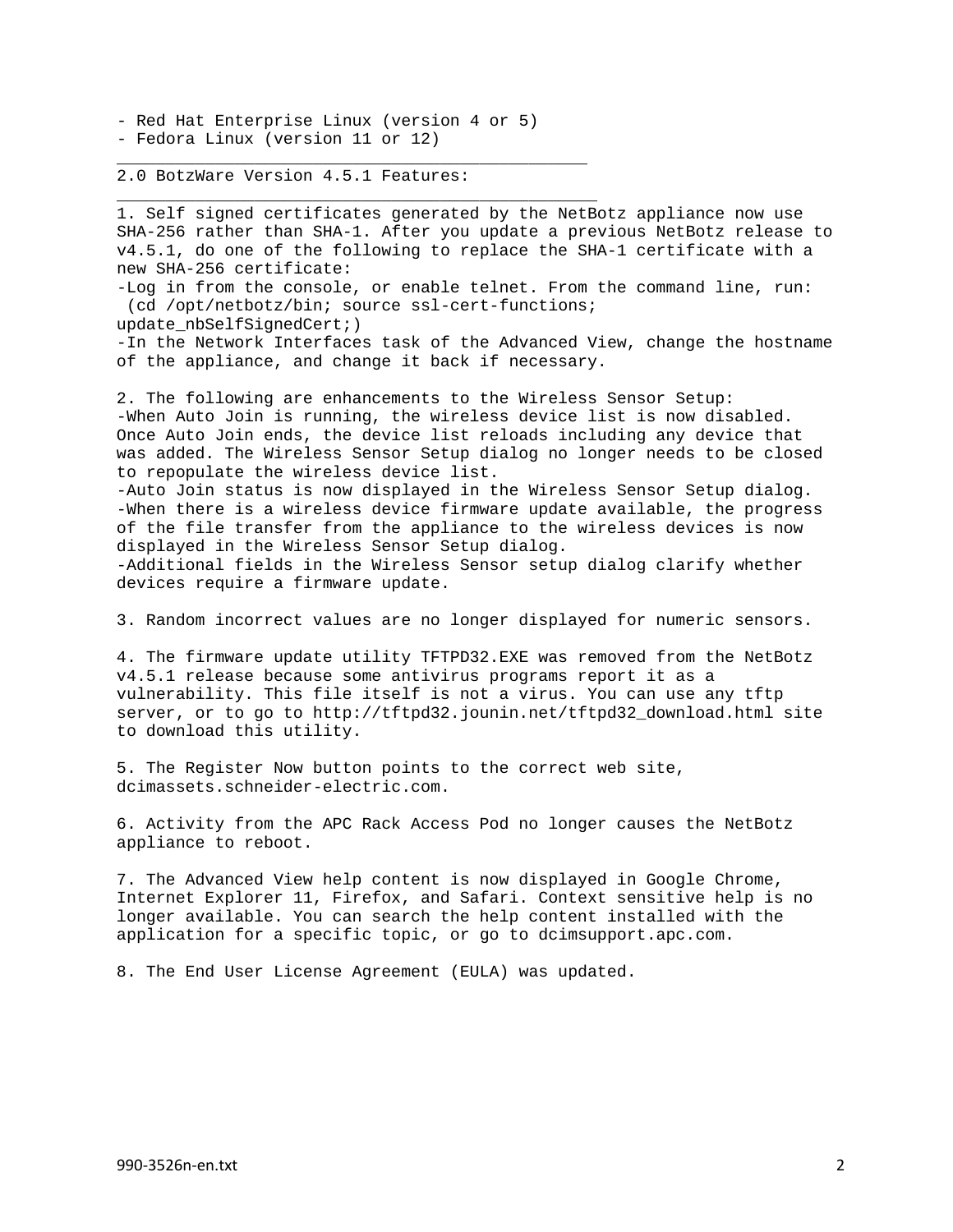3.0 BotzWare Version 4.5.0 Features:

\_\_\_\_\_\_\_\_\_\_\_\_\_\_\_\_\_\_\_\_\_\_\_\_\_\_\_\_\_\_\_\_\_\_\_\_\_\_\_\_\_\_\_\_\_\_\_\_\_

\_\_\_\_\_\_\_\_\_\_\_\_\_\_\_\_\_\_\_\_\_\_\_\_\_\_\_\_\_\_\_\_\_\_\_\_\_\_\_\_\_\_\_\_\_\_\_\_\_

1. Wireless sensor network Coordinator: When the Coordinator is connected to the NetBotz appliance, its MAC address is now automatically added to the commission list. Note: If you are using the Wireless Sensor Pod 180 as the Coordinator, you must also configure the Coordinator, and identify its serial port ID in the Serial Device Configuration window. 2. Wireless sensor network automatic commissioning: The new Auto Join option in the Wireless Sensor Setup task allows wireless sensors to automatically join and form the wireless sensor network. 3. Wireless sensor network add and delete devices: Wireless devices can now be added or removed from the commission list without restarting the wireless sensor network. 4. Wireless sensor network dry contact support: The Wireless Sensor Pod 180 (NBPD0180) now supports the NetBotz Dry Contact Cable (NBES0304). 5. Minimum humidity values: Low humidity readings are now more accurately reported for the TH sensor(AP9335TH). 6. This release updates OpenSSL to version 0.9.8zf: -Fix for FREAK (CVE-2015-0204) Go to OpenSSL.org for more information. 7. Self-signed automatically generated SSL certificates now use 2048-bit encryption. 8. Port settings for MultiTech modems are now reported correctly in the Serial Device Configuration dialog. 9. Improved support for sensors, including NetBotz Spot Fluid Sensor (NBES0301): Functionality to automatically detect sensors has been improved. Sensors now remain online and no longer report status as N/A. 10. The time zone display contains the most recent time zone data available at the time of release. 11. For some Pelco Sarix Pro cameras, the image resolution in the Advanced View does not match the resolution set in the Pelco UI Secondary Stream settings. The image resolution defaults to 704x480 in the Advanced View.

12. The Register Device option in the About view in Advanced View is now a link to http://dcimassets.schneider-electric.com.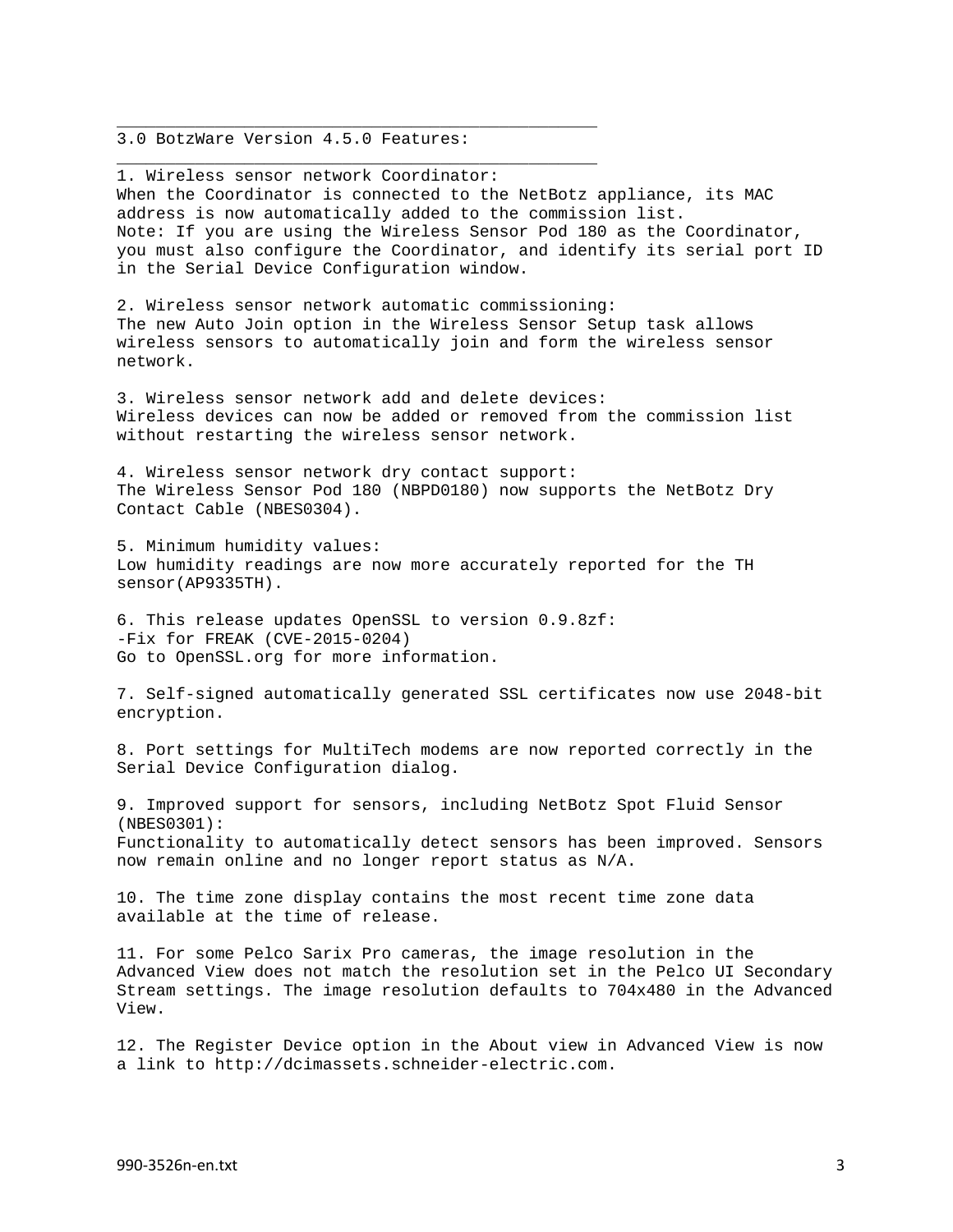$\overline{\phantom{a}}$  , and the contract of the contract of  $\overline{\phantom{a}}$ 4.0 BotzWare Version 4.4.2 Features:

\_\_\_\_\_\_\_\_\_\_\_\_\_\_\_\_\_\_\_\_\_\_\_\_\_\_\_\_\_\_\_\_\_\_\_\_\_\_\_\_\_\_\_\_\_\_\_\_\_

\_\_\_\_\_\_\_\_\_\_\_\_\_\_\_\_\_\_\_\_\_\_\_\_\_\_\_\_\_\_\_\_\_\_\_\_\_\_\_\_\_\_\_\_\_\_\_\_\_

\_\_\_\_\_\_\_\_\_\_\_\_\_\_\_\_\_\_\_\_\_\_\_\_\_\_\_\_\_\_\_\_\_\_\_\_\_\_\_\_\_\_\_\_\_\_\_\_\_

\_\_\_\_\_\_\_\_\_\_\_\_\_\_\_\_\_\_\_\_\_\_\_\_\_\_\_\_\_\_\_\_\_\_\_\_\_\_\_\_\_\_\_\_\_\_\_\_\_

\_\_\_\_\_\_\_\_\_\_\_\_\_\_\_\_\_\_\_\_\_\_\_\_\_\_\_\_\_\_\_\_\_\_\_\_\_\_\_\_\_\_\_\_\_\_\_\_\_

1. MultiTech modem functionality: Port settings for MultiTech modems are now accepted in the Serial Device Configuration dialog.

2. Spot fluid sensor functionality: The NetBotz Spot Fluid Sensor (NBES0301) now remains online and no longer reports its status as N/A.

5.0 BotzWare Version 4.4.1 Features:

1. This release updates OpenSSL to version 0.9.8zc: -Fix for CVE-2014-3513 -Fix for CVE-2014-3567 -Mitigation for CVE-2014-3566 (SSL protocol vulnerability) -Fix for CVE-2014-3568

Go to OpenSSL.org for more information.

6.0 BotzWare Version 4.4.0 Features:

1. Support for the USB Coordinator & Router (NBWC100U) and Wireless Temperature Sensor (NBWS100T and NBWS100H): NetBotz appliances running version 4.4 now support the USB Coordinator & Router and Wireless Temperature Sensor. The USB Coordinator & Router connects to a NetBotz Room Monitor 455 and NetBotz Rack Monitor 450, 550, or 570, allowing you to monitor temperature and humidity in your data center using the Wireless Temperature Sensor or the Wireless Sensor Pod 180.

Users must install the NetBotz Advanced View v4.4 application.

StruxureWare Data Center Expert Web Services and StruxureWare Operation users must use a minimum of StruxureWare Data Center Expert v7.2.2 to support the USB Coordinator & Router, Wireless Temperature Sensor, and Wireless Sensor Pod 180.

2. Increased device limits on the wireless sensor network: The NetBotz Room Monitor 455 and NetBotz Rack Monitor 550 and 570 now support a total of 48 devices on the wireless sensor network, including the Wireless Sensor Pod 180, USB Coordinator, and Wireless Temperature Sensor. The NetBotz Rack Monitor 450 supports a total of 26 devices on the wireless sensor network.

3. Support for hand-held USB scanner: You can now use a hand-held USB QR code/bar code scanner to add the MAC addresses of wireless devices into the "Add Addresses" dialog in the Wireless Sensor Setup task of the Advanced View. Scan the QR code on the Wireless Sensor Pod 180 or Wireless Temperature Sensor, or the bar code packaged with the USB Coordinator & Router.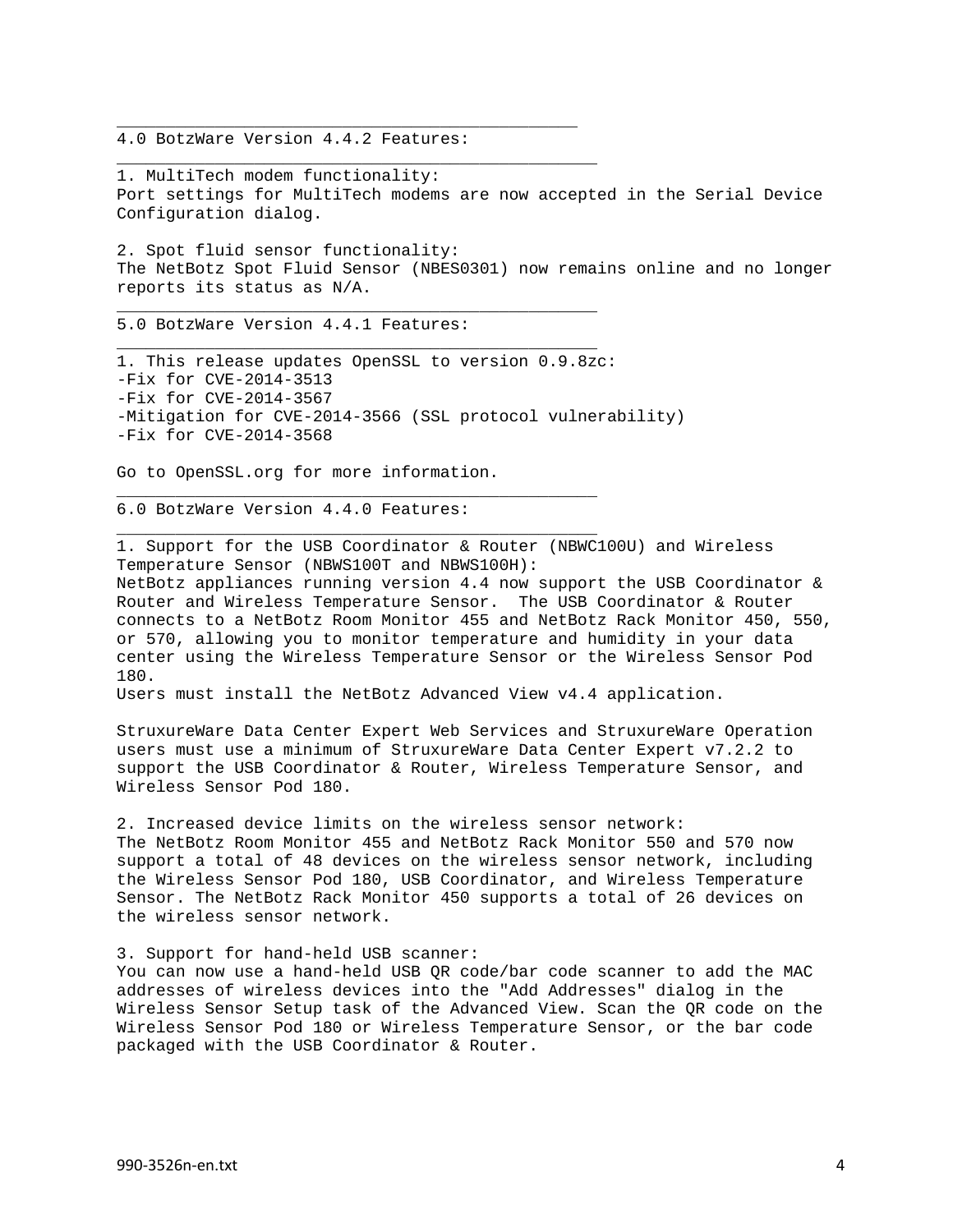7.0 BotzWare Version 4.3.0 Features:

\_\_\_\_\_\_\_\_\_\_\_\_\_\_\_\_\_\_\_\_\_\_\_\_\_\_\_\_\_\_\_\_\_\_\_\_\_\_\_\_\_\_\_\_\_\_\_\_\_

\_\_\_\_\_\_\_\_\_\_\_\_\_\_\_\_\_\_\_\_\_\_\_\_\_\_\_\_\_\_\_\_\_\_\_\_\_\_\_\_\_\_\_\_\_\_\_\_\_

1. Support for the Wireless Sensor Pod 180 (NBPD0180): NetBotz appliances running version 4.3 now support the Wireless Sensor Pod 180. The Wireless Sensor Pod 180 connects to a NetBotz Room Monitor 455 and NetBotz Rack Monitor 450, 550, or 570, allowing you to monitor temperature and humidity in a rack in your data center. Additional sensors allow you to monitor multiple temperature readings and rack door access.

Users must install the NetBotz Advanced View v4.3 application.

StruxureWare Data Center Expert Web Services and StruxureWare Operation users must use a minimum of StruxureWare Data Center Expert v7.2.2 to support the Wireless Sensor Pod 180.

2. Support for additional USB modems:

\* MultiTech(R) MultiModem(R) Cell

\* MultiTech MultiModem Cell 3G MTCBA-H5

\* MultiTech MultiModem iCell 3G MTCMR-H5

\_\_\_\_\_\_\_\_\_\_\_\_\_\_\_\_\_\_\_\_\_\_\_\_\_\_\_\_\_\_\_\_\_\_\_\_\_\_\_\_\_\_\_\_\_\_\_\_\_

 $\overline{\phantom{a}}$  , and the contract of the contract of  $\overline{\phantom{a}}$ 

8.0 BotzWare Version 4.2.0 Features:

1. Basic View replaced by Web Client: A Web Client is now used to view data about objects monitored by NetBotz appliances running version 4.2.

A simplified version of the Web Client can be viewed using supported mobile devices and tablets. To access an appliance using the Web Client, enter the hostname or IP address of the appliance in a supported Web browser.

For advanced appliance configuration and system administration, use the NetBotz Advanced View application, available on the APC web site: http://updates.apc.com/botz/av/install.htm. Advanced View is not supported on mobile devices.

2. Enhanced Pelco camera support: Pelco camera discovery is no longer restricted to the network segment on which the NetBotz appliance resides. Pelco camera preset controls are now available in the Camera View.

9.0 BotzWare Version 4.1.0 Features:

1. Advanced IP Filtering functionality: The IP Filter additions now include the ability to filter on Protocol type and Port number.

\_\_\_\_\_\_\_\_\_\_\_\_\_\_\_\_\_\_\_\_\_\_\_\_\_\_\_\_\_\_\_\_\_\_\_\_\_\_\_\_\_\_\_\_\_\_\_\_\_

\_\_\_\_\_\_\_\_\_\_\_\_\_\_\_\_\_\_\_\_\_\_\_\_\_\_\_\_\_\_\_\_\_\_\_\_\_\_\_\_\_\_\_\_\_\_\_\_\_

2. A new OID was added to the MIB that represents the count of the A-Link sensors presently active and functioning on an appliance.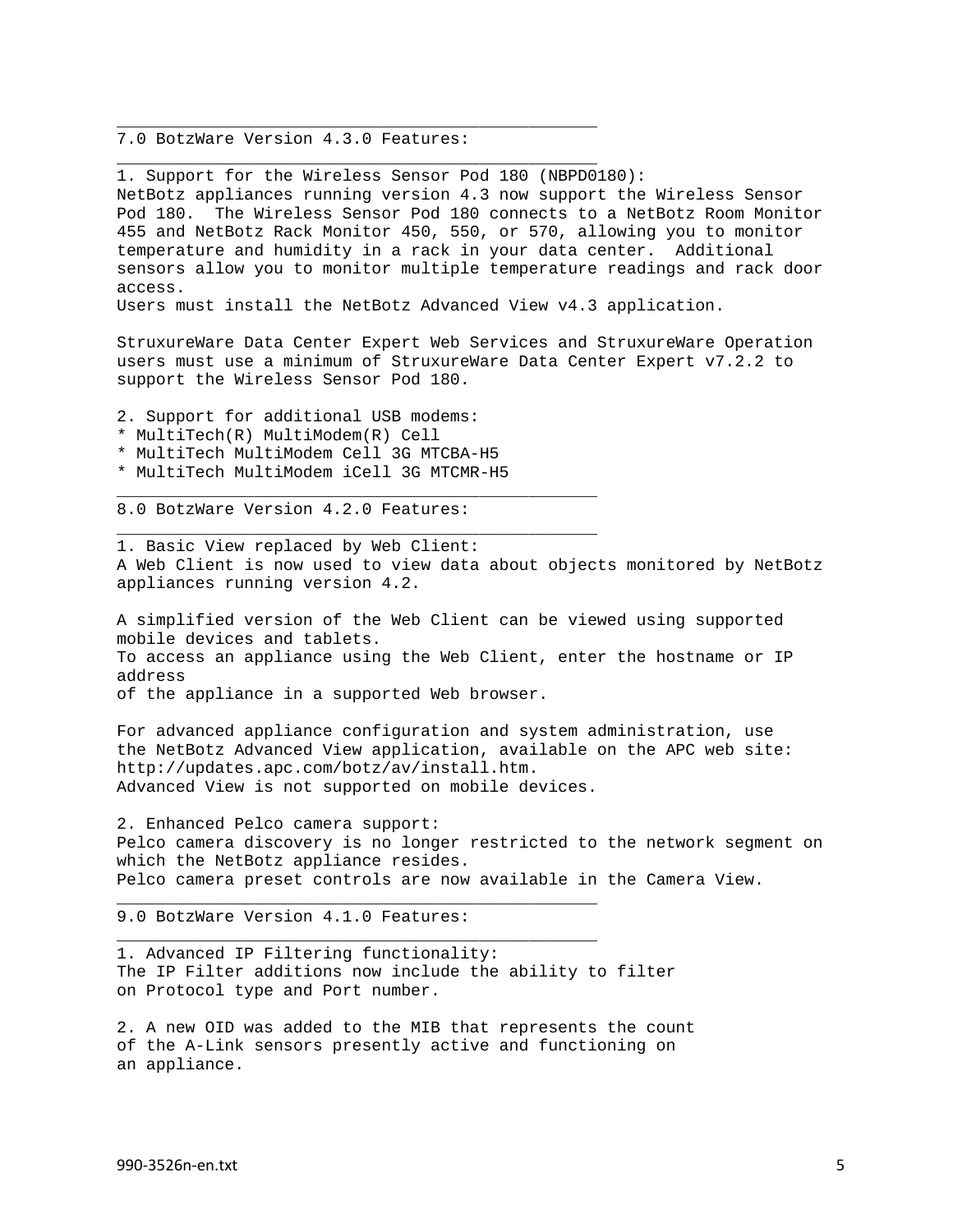10.0 BotzWare Version 4.0.0 Features:

\_\_\_\_\_\_\_\_\_\_\_\_\_\_\_\_\_\_\_\_\_\_\_\_\_\_\_\_\_\_\_\_\_\_\_\_\_\_\_\_\_\_\_\_\_\_

\_\_\_\_\_\_\_\_\_\_\_\_\_\_\_\_\_\_\_\_\_\_\_\_\_\_\_\_\_\_\_\_\_\_\_\_\_\_\_\_\_\_\_\_\_\_\_\_\_

\_\_\_\_\_\_\_\_\_\_\_\_\_\_\_\_\_\_\_\_\_\_\_\_\_\_\_\_\_\_\_\_\_\_\_\_\_\_\_\_\_\_\_\_\_\_\_\_\_

\_\_\_\_\_\_\_\_\_\_\_\_\_\_\_\_\_\_\_\_\_\_\_\_\_\_\_\_\_\_\_\_\_\_\_\_\_\_\_\_\_\_\_\_\_\_\_\_\_

1. Support for Rack Access Pod 170 and Rack Access functionality: The new Rack Access Pod 170, which monitors and controls two door contacts and two door handles with integrated locks and card sensors is compatible with the Rack Monitor 570, Rack Monitor 550, and the Wall Monitor 455. Rack Access cards and doors can be configured and managed using the Advanced View application.

2. "Security Sensors" set now available: A new set of sensors named "Security Sensors" is now available beneath the "Alerting Sensors" set. This sensor set displays any connected Rack Access-related devices that are determined to be in an unsecured state. This sensor set is visible in both Basic View and Advanced View.

3. Event Log: The new "Event Log" records and displays internal messages and events as they occur on the appliance.

11.0 Known Issues

1. Pelco Sarix Pro cameras are not supported in any version of BotzWare or Advanced View.

2. Region settings might not be retained after you upgrade to Advanced View v4.5.1 from versions earlier than v4.5.0. Some time zones listed in previous versions of Advanced View are no longer available. Choose the appropriate time zone in the Region task in v4.5.1.

3. Context sensitive help is no longer available in the Advanced View. You can search the help content installed with the application for a specific topic, or go to dcimsupport.apc.com.

4. The Wireless Sensor Pod 180 firmware v1.0.1 cannot be updated via Advanced View 4.5.x. If you have updated your appliance and the Advanced View to v4.5.x, and you have a Wireless Sensor Pod 180 v1.0.1 on your network, call technical support for instructions on updating the sensor firmware to v1.0.5. Note: The Wireless Sensor Pod 180 firmware v1.0.4 can be updated to v1.0.5 via Advanced View 4.5.x as expected.

5. The pending firmware version in the Wireless Sensor Setup display can be reported as ff:ff:ff when: a wireless device is receiving a firmware update, and the data is interrupted before the transfer completes; or the device cannot store an update image properly in its flash memory. Reboot the appliance to resolve this issue.

6. Wireless SMS message fails to send if the message body contains no text or macros.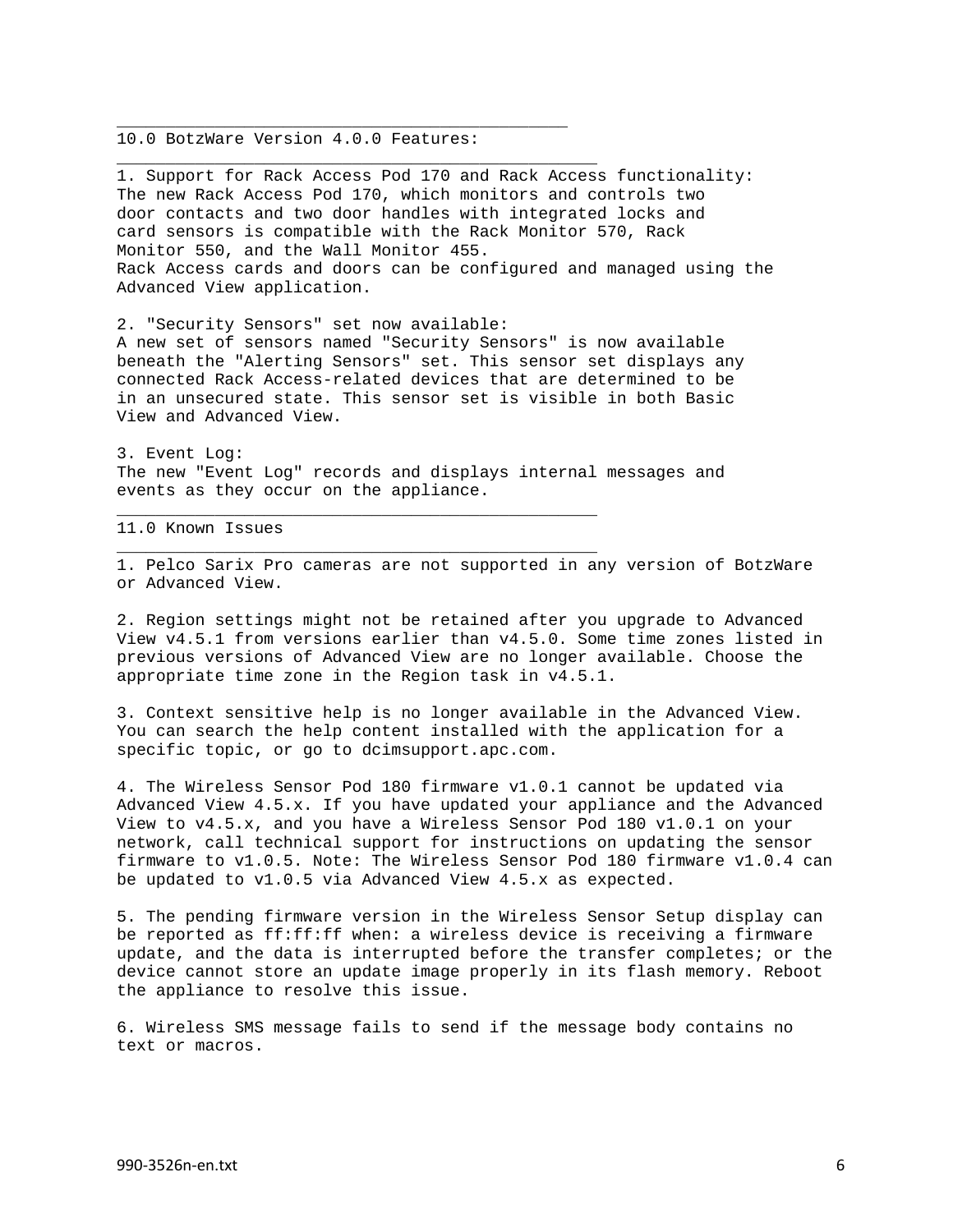7. When the USB Coordinator & Router is the Coordinator on the wireless sensor network, the NetBotz appliance may reboot when you add wireless sensors and apply the commission list. This issue was addressed in v.4.5.0, so occurs on NetBotz versions prior to v4.5.0 only. A known issue in the USB driver used by the older NetBotz Linux kernel can cause the system to reboot and recover.

8. The Coordinator on the wireless sensor network does not restart if any change is made to the commission list while a firmware download from the NetBotz appliance to the Coordinator is in progress. You must reboot the NetBotz appliance to restore communication on the wireless sensor network.

9. When BotzWare is updated from v4.3 to v4.4, a second Wireless Sensor Pod 180 Coordinator is created in Advanced View, and the original one is grayed out. To preserve historical data, do not delete the grayed out entry for the original Coordinator.

10. Once the wireless sensor network restarts, Wireless Sensor Pod 180 devices in Router or End Device mode may not rejoin the wireless network if the Received Signal Strength Indicator (RSSI) falls below 20%. Move the affected End Devices and the Router closer together.

11. When the Wireless Sensor Pod 180 Coordinator is disconnected from the host NetBotz appliance, the data for the Coordinator is lost, and all the sensors in the wireless network display as offline. To preserve the sensor history for the Routers and End Devices in the wireless network, you must remove the Coordinator using the Wireless Sensor Setup task. See the Wireless Sensor Pod 180 Installation Guide for more information.

12. The Advanced View sensor list does not automatically update when the mode of a Wireless Sensor Pod 180 is changed from End Device to Router, or from Router to End Device. Users must restart the Advanced View, or delete the grayed out entry for sensor pods in their original modes.

13. Pelco camera configuration via HTTP on port 80 only Pelco camera configuration can only be performed via HTTP on port 80. Camera configuration settings performed on Pelco cameras discovered via HTTPS will not be applied.

14. Advanced View can be slow to respond to Pelco camera updates when both surveillance and alert clip capture are in use. It is recommended that users do not use both surveillance and alert clip capture when monitoring the maximum number of cameras.

15. SeaLevel 462/463 I/O modules must be reconnected and reconfigured after upgrade to v4.2. To collect data for monitored SeaLevel 462/463 I/O modules, users must do the following: - Upgrade the NetBotz appliance and the Advanced View user interface to v4.2.

- Disconnect the SeaLevel 462/463 module from the NetBotz appliance. - Wait for the Sea I/O 462/463 device to become grayed out in the list. Remove the port configuration in the Serial Devices display.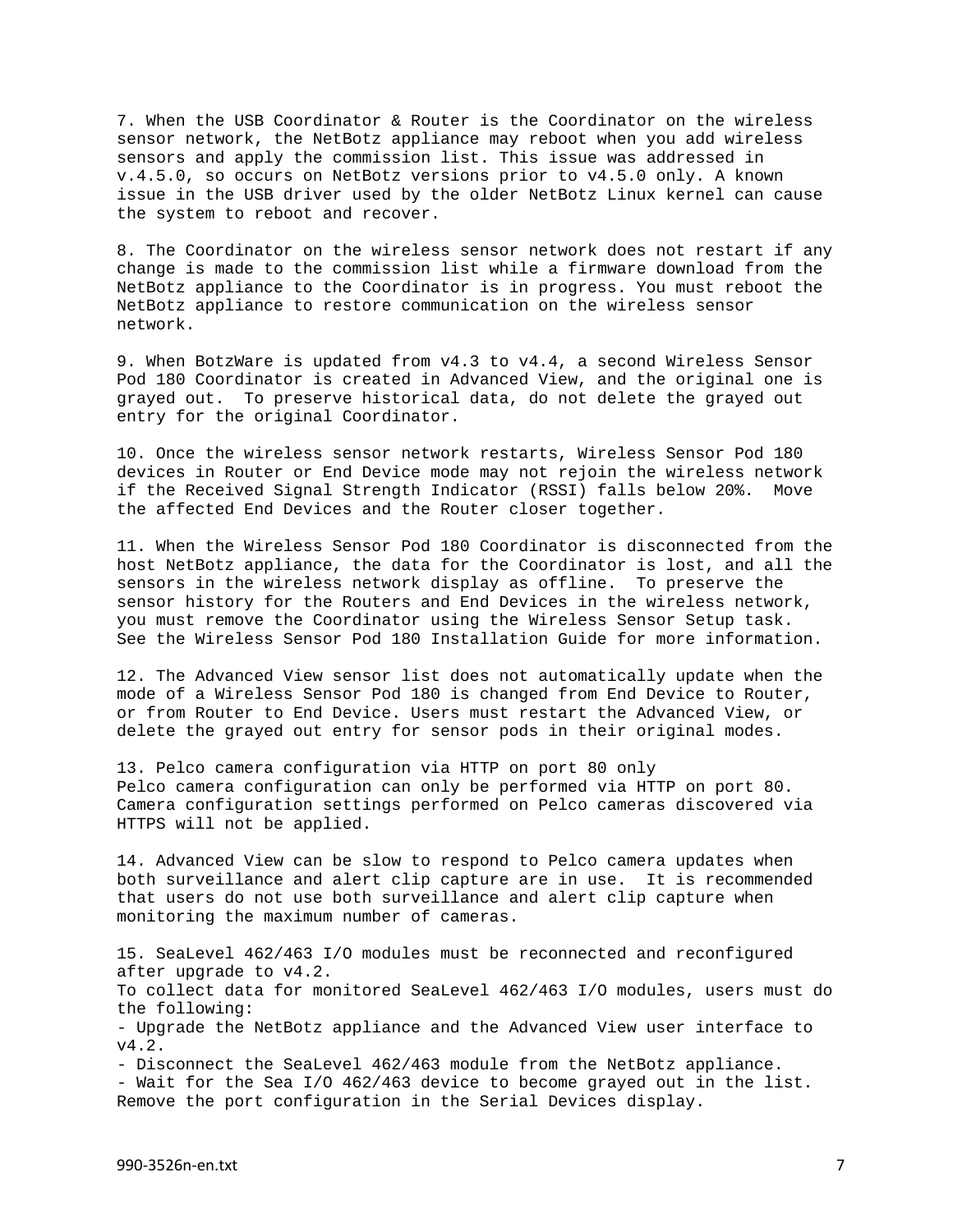- Reconnect the SeaLevel 462/463 module.

- In the Serial Devices display, select the Sea I/O 462/463 device type for the correct port, and specify the port label.

16. Humidity and Dew Point sensors show as "N/A" on appliance start. If the humidity is extremely low when the monitoring appliance is started, any attached humidity or dew point sensors will report a value of "N/A". Once the humidity rises to an acceptable value (more than 14 or 15%), the sensors will report normally.

17. The help system in Advanced View v4.50 and earlier is incompatible with Google Chrome. When viewed in the Google Chrome browser, the help system does not display any content. Use another browser to view the Advanced View help system.

18. Multiple lock/unlock commands within one second can be delayed. If you issue a lock or unlock command to two locks on the same Rack Access Pod within one second, some commands will be delayed by one minute. To avoid this issue, wait 1-2 seconds between lock or unlock commands to locks on the same Rack Access Pod.

19. USB devices not available after reboot If connected USB devices are not available in Advanced View or Basic View after a restart, power cycle the appliance. Note: The internal cameras in the NetBotz Room Monitor 455 and the NetBotz Room Monitor 355 are considered to be USB devices.

20. Slave Device Failure error on a pod monitored via Modbus This is most commonly due to a sensor with a reading of NA. If this sensor perpetually reports an NA value, it should not be monitored and the register for this sensor should be removed. \*NOTE: The most common occurrence of this is when monitoring Camera Pod 160 devices and a door switch sensor is not connected. By default, all sensors are mapped to a register value as they are discovered. The pod may then be monitored when a slave ID is assigned.

21. Motion Mask must match primary stream resolution for Pelco cameras. - In the AV/Streams tab select video configuration. - Go to the primary stream area and select the resolution that matches the resolution shown in the Advanced View camera view. - Go to the bottom of the Av/Streams page and press save.

22. Non-metric sensor readings could cause inconsistent alert triggering behavior due to rounding. All sensor readings are processed and stored on the NetBotz appliance in metric units. If you configure your device to report sensor readings in imperial units, some readings are converted from metric units. Rounding occurs during the conversion process and can cause inconsistent alert triggering behavior.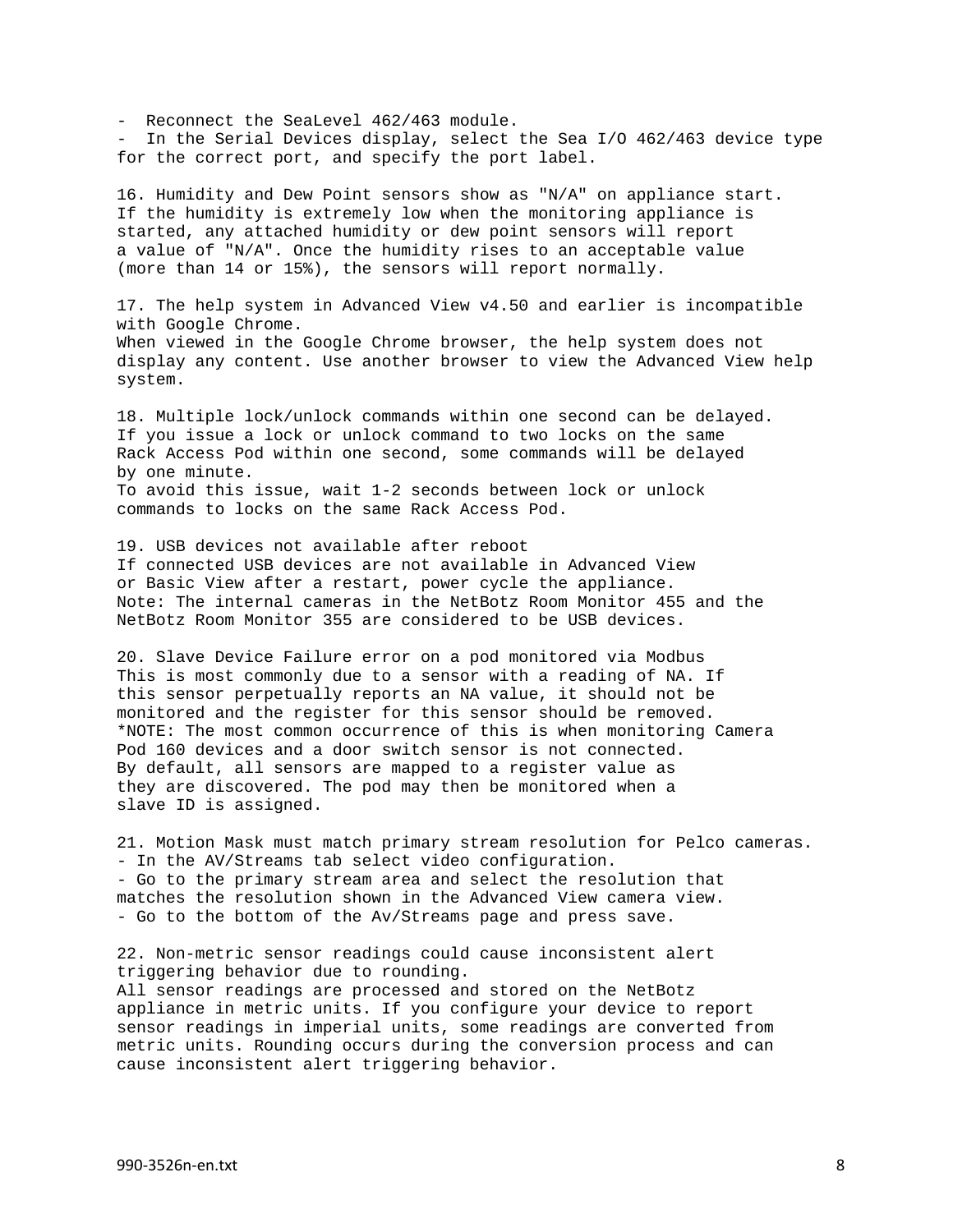23. Configuring custom analog sensors with small sensor increment values: A custom analog sensor that uses small sensor value increments may become less accurate due to small fluctuations in the analog readings that are typical for these types of sensors. These fluctuations can cause the following side effects: - The smaller the sensor increment value, the greater the sensor readings fluctuate. This creates more data points that are stored on the appliance, which consumes more storage space. If you have a custom analog sensor with a small sensor increment value that fluctuates often AND you must capture this data, use an Extended Storage System with the appliance to avoid any performance issues that might occur due to the amount of storage used for the data. - If your custom sensor fluctuates frequently during normal use, be sure to take those fluctuations into account when configuring thresholds for the sensor. Failure to do so can result in the sensor transitioning in and out of an alert state, triggering many alert notifications and overloading the appliance. When creating alert thresholds for custom analog sensors with small sensor increment values, use the Above Value for Time and Below Value for Time threshold types to prevent the sensor readings from frequently triggering alerts.

24. External storage with NAS and unstable network connections: - Appliance Restart Behavior

Appliances that use NAS and that are connected to unstable or unreliable networks may be prone to restarting more often than appliances that do not use NAS. External Storage with NAS is dependent on network connectivity. An appliance using NAS for External Storage automatically restarts when the network connection is lost. After restarting, the appliance tries to re-establish network connectivity. If it cannot re-establish network connectivity, it uses the storage that is integrated with the appliance and generates an alert indicating an External Storage connectivity error.

The appliance continues to try to re-establish the NAS connection at five-minute intervals. Once the NAS connection is available, the appliance automatically restarts again and re-initializes the NAS drive once the appliance finishes restarting.

25. External storage with NAS and unstable network connections: - Data and Alerts Stored When NAS is Unavailable If NAS is unavailable, data is stored in the data storage integrated with the appliance. When NAS becomes available, the appliance automatically transfers to the NAS all data stored during the period in which the NAS was unavailable. If the data generated

by the appliance during this period exceeds the amount of storage available on the appliance, only the data stored on the appliance at the time the NAS becomes available is saved to the NAS.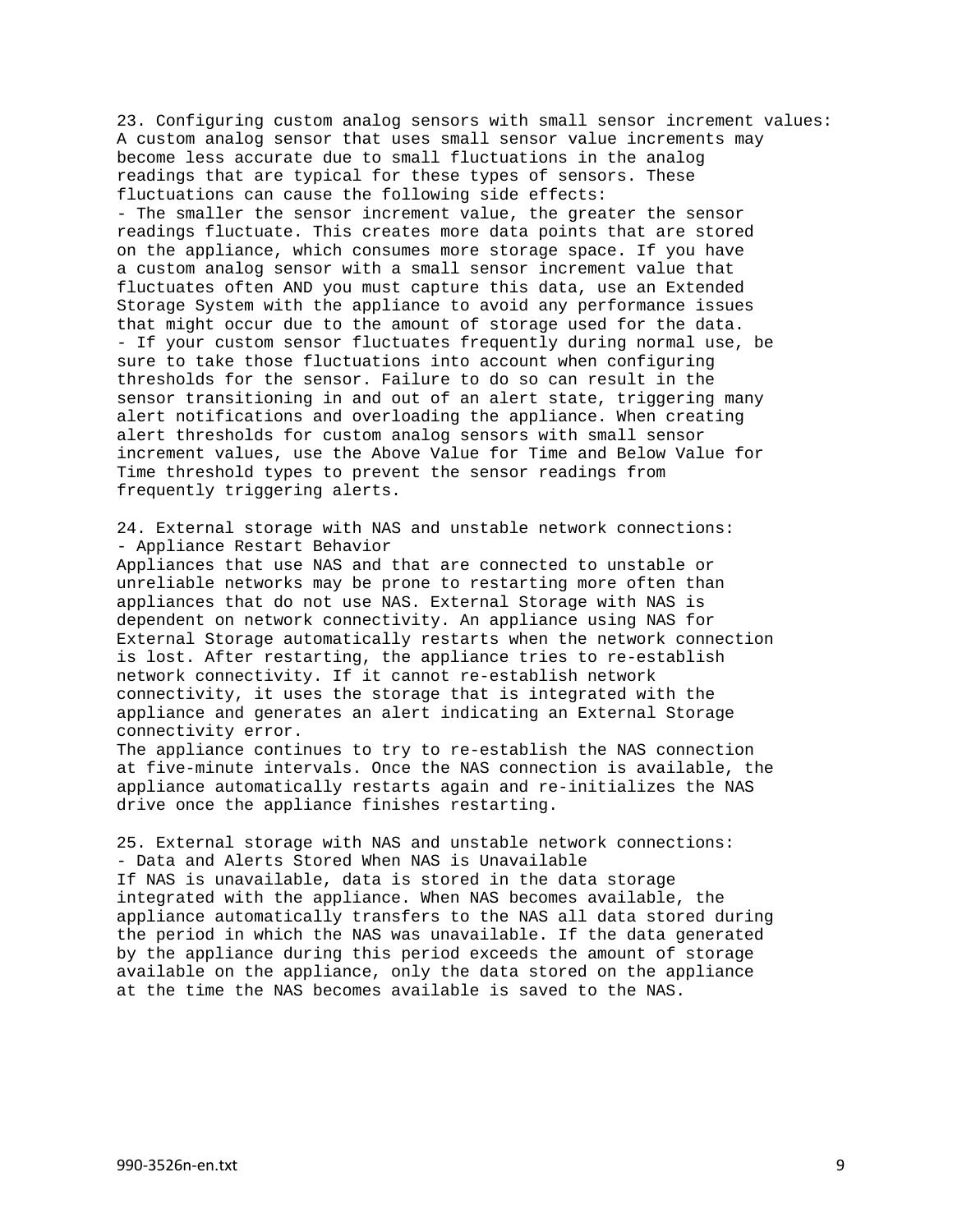26. External storage with NAS over a wireless network connection: Appliances connected to the network using a wireless network adapter can use External Storage with an NAS successfully. If the appliance begins generating large amounts of data, it is possible to overwhelm the network connection and overload the appliance.

27. External storage with NFS NAS: Changing the UID value When specifying a UID, choose one that will not likely need to be changed. If you configure External Storage to use an NFS mount and specify a UID and later attempt to change the UID, depending on the permissions of the files written with the first UID configured, the appliance may not be able to access the files written using the first UID.

28. External Storage with NFS NAS: DNS problems can cause long timeouts If your appliance is configured to use an NFS mount and has trouble contacting the DNS server, the timeouts between mount attempts can be five minutes or more per retry. The appliance attempts to mount the NFS mount twice before automatically restarting, causing the appliance restart to take 10 - 15 minutes or more.

29. A long initial device scanner scan can cause the appliance to become sluggish until complete.

You can purchase a license that enables you to use the Device Scanners task to scan up to five devices. The initial scan of each device discovers all variables on the device and writes them to persistent storage on your appliance. This initial scan can take significantly longer than any subsequent scan of a device. The more MIB2 network interfaces and advanced device data obtained from DDFs that each device has, the longer the initial scan takes. If you add many SNMP targets simultaneously, the initial scan of each new device can cause the appliance to become sluggish or temporarily unresponsive. Once the initial scan of these targets is complete, the sluggish performance should cease.

30. Advanced View preferences are saved only on clean exit. If you change any Advanced View preferences or if you Add or Remove appliances from Advanced View, the new settings are not saved unless you exit the application by selecting Exit from the File menu, or by clicking the X in the corner of the window. If the application closes due to an unexpected error or if it is closed automatically as part of an Advanced View upgrade, changes are not saved.

31. Problems using the upgrade task to install Advanced View upgrades: In rare cases, Advanced View upgrades that are downloaded to your system using the Upgrade task in Advanced View may fail to launch after download. If this occurs, use the NetBotz Web-based Advanced View upgrade applet to upgrade your Advanced View.

- Go to http://www.apc.com/tools/download/index.cfm, select the appropriate software upgrade and operating system, and click the Submit button.

- Download the appropriate version of Advanced View from the list.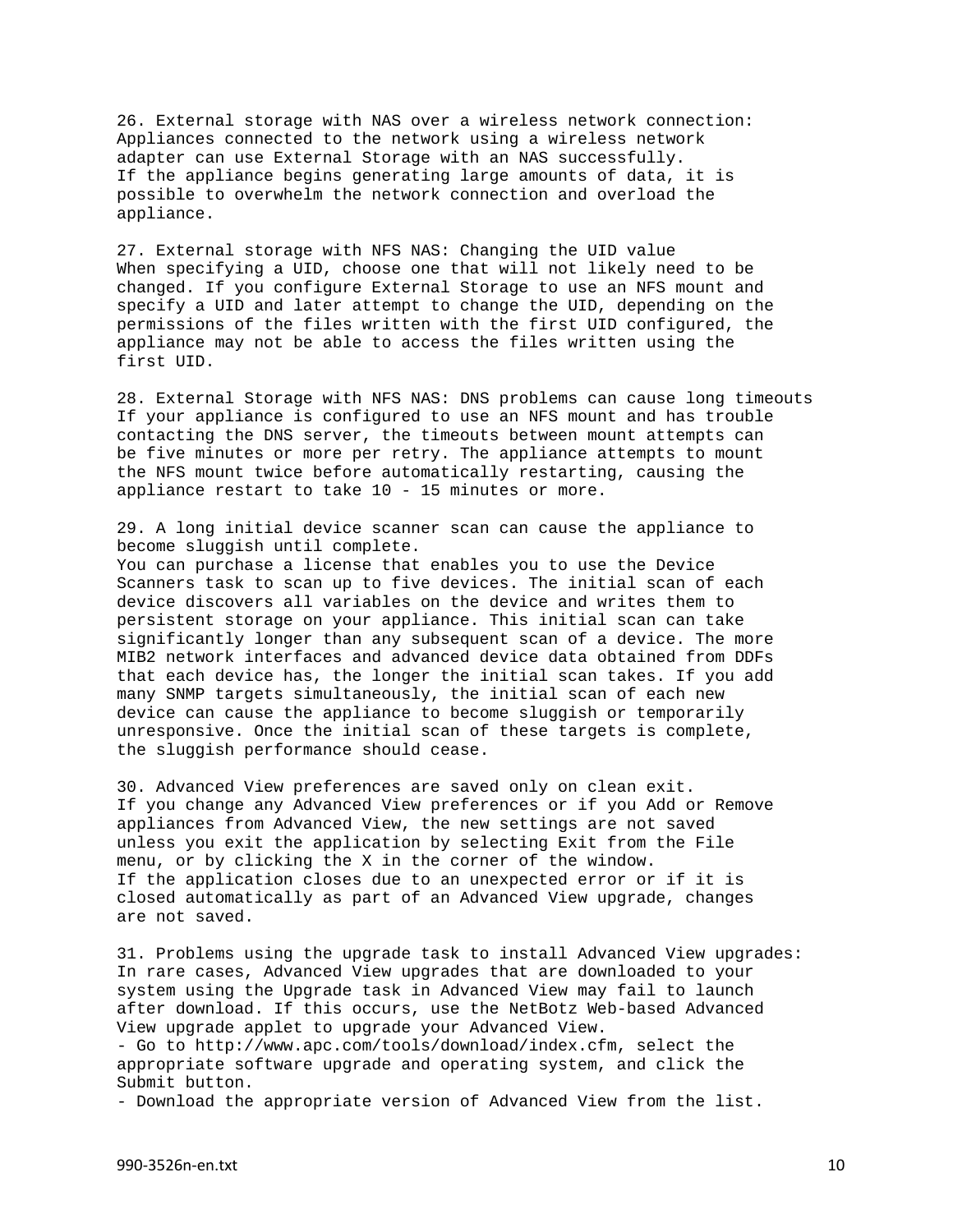32. Unplugged external temperature sensors and amp detectors report low value threshold alerts.

If you configured your appliance to use a TS100 External Temperature Sensor or an Amp Detector and have the threshold enabled, unplugging the sensor causes the appliance to report the following alerts until the sensor is plugged back in:

- Low temperature alert

- Sensor unplugged alert

33. Unplugging and reconnecting a USB hub with multiple Output Relay Pod 120s too quickly can cause the appliance to restart. If you have a USB hub connected to your appliance that has four Output Relay Pod 120s connected to the hub and if you disconnect the hub from your appliance, wait at least 30-40 seconds before reconnecting the hub to the appliance. Reconnecting a hub with this many Output Relay Pod 120s can result in an initialization error, causing the appliance to lock up and then restart automatically. The appliance functions normally and properly initializes once it completes the restart process.

34. Advanced Scheduling of Periodic Reports: Interval Value Resets at the end of disabled periods.

You can define an Advanced Schedule for a periodic report, specifying periods of time during which periodic reports are not sent, overriding your Report Interval settings. The Interval value you specified resets to the time at which the Disabled period in the Advanced Schedule ends.

Depending on your Advanced Schedule and Periodic Report Interval settings, this can cause periodic reports to be delivered at unexpected times.

For example, you configured your appliance to deliver a Periodic E-mail Report once every 6 hours, an Interval of 360 minutes. You configured this report at 12:00 PM, so you receive a report at 6:00 PM, 12:00 AM, 6:00 AM, etc. Later, you configure an Advanced Schedule that disables delivery of this Periodic Report between the hours of 9:00 AM and 5:00 PM. The Interval timer now begins counting out the 360 minute interval at 5:00 PM, the time at which the Periodic Report becomes enabled again. Your next report would be received at 11:00 PM, and then another at 5:00 AM.

35. Streaming audio from a busy appliance may result in audio gaps or an error.

If you are streaming audio from an appliance that is busy, the audio stream playback might stop and start momentarily. In some cases, you might receive a pop-up error saying that communication with the Camera Pod was interrupted, even though the Camera Pod is responding. If you receive the pop-up notification, click OK to continue.

An appliance can become busy when it generates multiple alert notifications that include a lot of images and audio, or it is accessed by multiple Advanced View clients who are streaming audio or viewing images at a high frame rate. The audio stream should become constant once the appliance is less busy.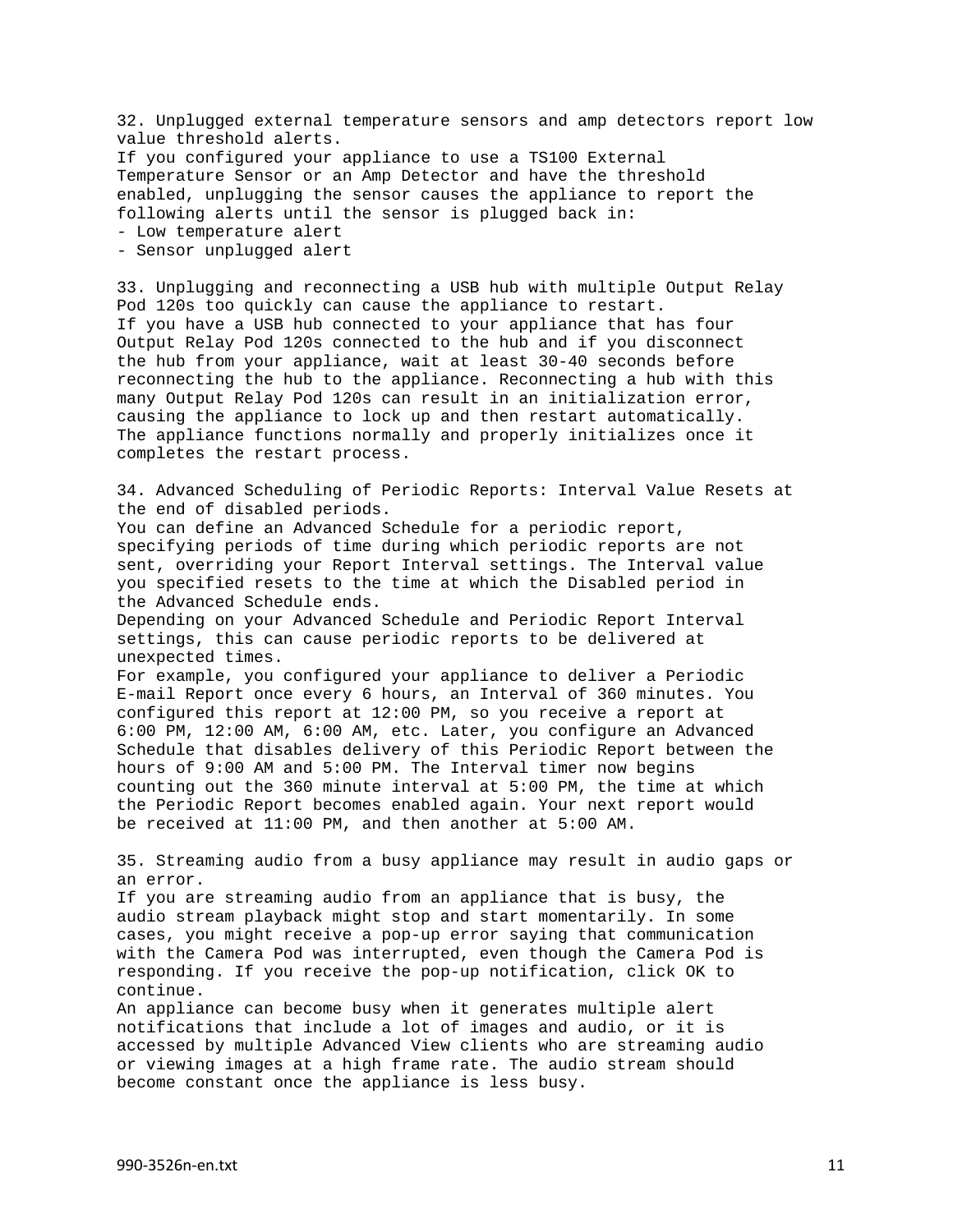36. Problems obtaining or maintaining PPP connections: If you have trouble obtaining or maintaining PPP connectivity for more than about two minutes, you may need to disable lcp echo requests. To determine if this is necessary, look at the syslog. If your syslog includes entries similar to either of the following messages, you should disable lcp echo requests:

- local2.warn pppd: appear to have received our own echo-reply!

- local2.info pppd: No response to 4 echo-requests

37. SMS interrupt during dial-out immediately PPP session fails If your appliance has a PPP connection established as a result of clicking Dial-Out Immediately and an alert condition occurs which requires that an SMS alert be sent, the SMS send fails, even if you checked Interrupt PPP when an SMS alert occurs. If the PPP connection was established by any means other than clicking Dial-Out Immediately, the connection is interrupted and the SMS send proceeds normally.

38. Output Control: False alarms after restart or disconnecting and then reconnecting a pod

Depending on your output control configuration, it is possible to generate false alert conditions after restarting your appliance or disconnecting and reconnecting a Power Control Pod or Output Relay Pod 120. If the Switch Initial State of a device connected to a port is the opposite of the default state in which the device automatically starts, the appliance automatically sets the device to the specified Switch Initial State.

\*NOTE: There is a brief period where the device is not in the expected state. If you have specified thresholds that generate alerts when the state that is not the expected Switch Initial State is detected, alerts may be generated before the appliance has changed the state of the device to the Switch Initial State.

39. Unable to communicate with the appliance using the USB console port: In the event you are unable to access the Control Console, you may need to install a serial-to-USB driver. The USB vendor is FTDI. The type of driver is VCP. Please access their website for driver downloads.

40. Serial Configuration Utility may discover serial ports which do not physically exist.

When connecting Bluetooth devices to a Microsoft Windows system, virtual serial ports may be created to communicate with these devices.

Occasionally, when the devices are disconnected or removed, Windows may not clear the associated registry entries cleanly. As a result, some serial communications applications may still continue to detect these virtual serial ports.

The Serial Configuration Utility may also discover these ports and display them in the serial port list. When these ports are scanned for connected NetBotz appliances, they will be skipped and will not cause any problems in communicating with any NetBotz appliances.